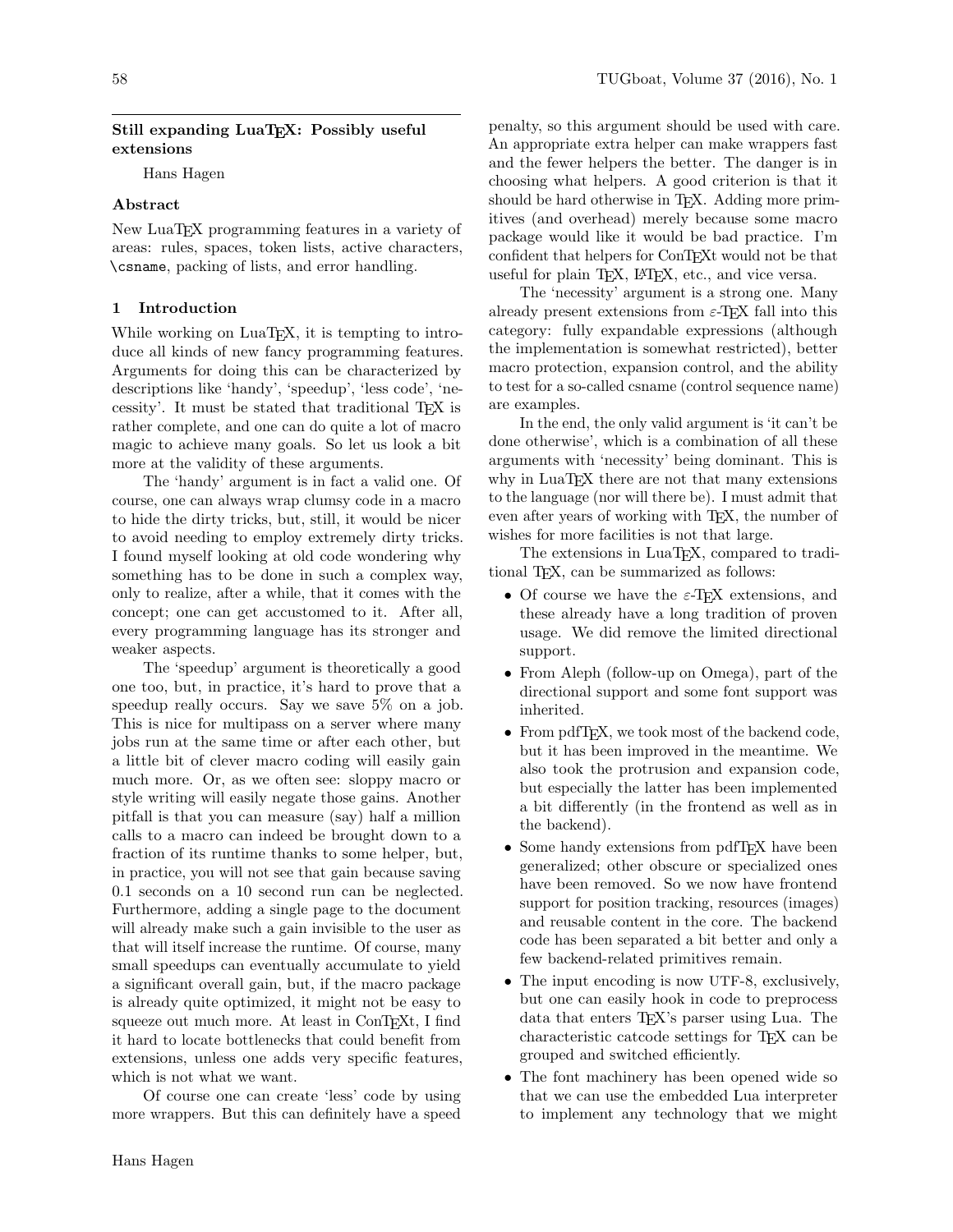want, with the usual control that T<sub>E</sub>Xies like. Some further limitations have been lifted. One interesting point is that one can now construct virtual fonts at runtime.

- Ligature construction, kerning and paragraph building have been separated as a side effect of Lua control. There are some extensions in that area. For instance, we store the language and min/max values in the glyph nodes, and we also store penalties with discretionaries. Patterns can be loaded at runtime, and character codes that influence hyphenation can be manipulated.
- The math renderer has been upgraded to support OpenType math. This has resulted in many new primitives and extensions, not only to define characters and spacing, but also to control placement of superscripts and subscripts and generally to influence the way things are constructed. A couple of mechanisms have gained control options.
- Several Lua interfaces are available making it possible to manipulate the (intermediate) results. One can pipe text to TEX, write parsers, mess with node lists, inspect attributes assigned at the TEX end, etc.

Some of the features mentioned above are rather LuaTEX specific, such as catcode tables and attributes. They are present as they permit more advanced Lua interfacing. Other features, such as UTF-8 and OpenType math, are a side effect of more modern techniques. Bidirectional support is there because it was one of the original reasons for going forward with LuaT<sub>EX</sub>. The removal of backend primitives and thereby separating the code in a better way (see companion article) comes from the desire to get closer to the traditional core, so that most documentation by Don Knuth still applies. It's also the reason why we still speak of 'tokens', 'nodes' and 'noads'.

In the following sections I will discuss a few new low-level primitives. This is not a complete description (after all, we have reported on much already), and one can consult the LuaT<sub>EX</sub> manual to get the complete picture. The extensions described below are also relatively new and date from around version 0.85, the prelude to the stable version 1 release.

#### 2 Rules

For insiders, it is no secret that T<sub>EX</sub> has no graphic capabilities, apart from the ability to draw rules. But with rules you can do quite a lot already. Add to that the possibility to insert arbitrary graphics or even backend drawing directives, and the average user won't notice that it's not true core functionality.

When we started with LuaTEX, we used code from pdfTFX and Omega (Aleph), and, as a consequence, we ended up with many whatsits. Normal running text has characters, kerns, some glue, maybe boxes, all represented by a limited set of so-called nodes. A whatsit is a kind of escape as it can be anything an extension to T<sub>F</sub>X needs to wrap up and put in the current list. Examples are (in traditional TFX already) whatsits that write to file (using \write) and whatsits that inject code into the backend (using \special). The directional mechanism of Omega uses whatsits to indicate direction changes.

For a long time images were also included using whatsits, and basically one had to reserve the right amount of space and inject a whatsit with a directive for the backend to inject something there with given dimensions or scale. Of course, one then needs methods to figure out the image properties, but, in the end, all of this could be done rather easily.

In pdfTEX, two new whatsits were introduced: images and reusable so-called forms, and, contrary to other whatsits, these do have dimensions. As a result, suddenly the TEX code base could no longer just ignore whatsits, but it had to check for these two when dimensions were important, for instance in the paragraph builder, packager, and backend.

So what has this to do with rules? Well, in LuaTEX all the whatsits are now back to where they belong, in the backend extension code. Directions are now first-class nodes, and we have native resources and reusable boxes. These resources and boxes are an abstraction of the pdfTEX images and forms, and, internally, they are a special kind of rule (i.e. a blob with dimensions). Because checking for rules is part of the (traditional) TEX kernel, we could simply remove the special whatsit code and let existing rulerelated code do the job. This simplified the code a lot.

Because we suddenly had two more types of rules, we took the opportunity to add a few more.

\nohrule width 10cm height 2cm depth 0cm \novrule width 10cm height 2cm depth 0cm

This is a way to reserve space, and it's nearly equivalent to the following (respectively):

```
{\setbox0\hbox{}%
\wd0=10cm\ht0=2cm\dp0=0cm\box0\relax}
{\setbox0\vbox{}%
\wd0=10cm\ht0=2cm\dp0=0cm\box0\relax}
```
There is no real gain in efficiency because keywords also take time to parse, but the advantage is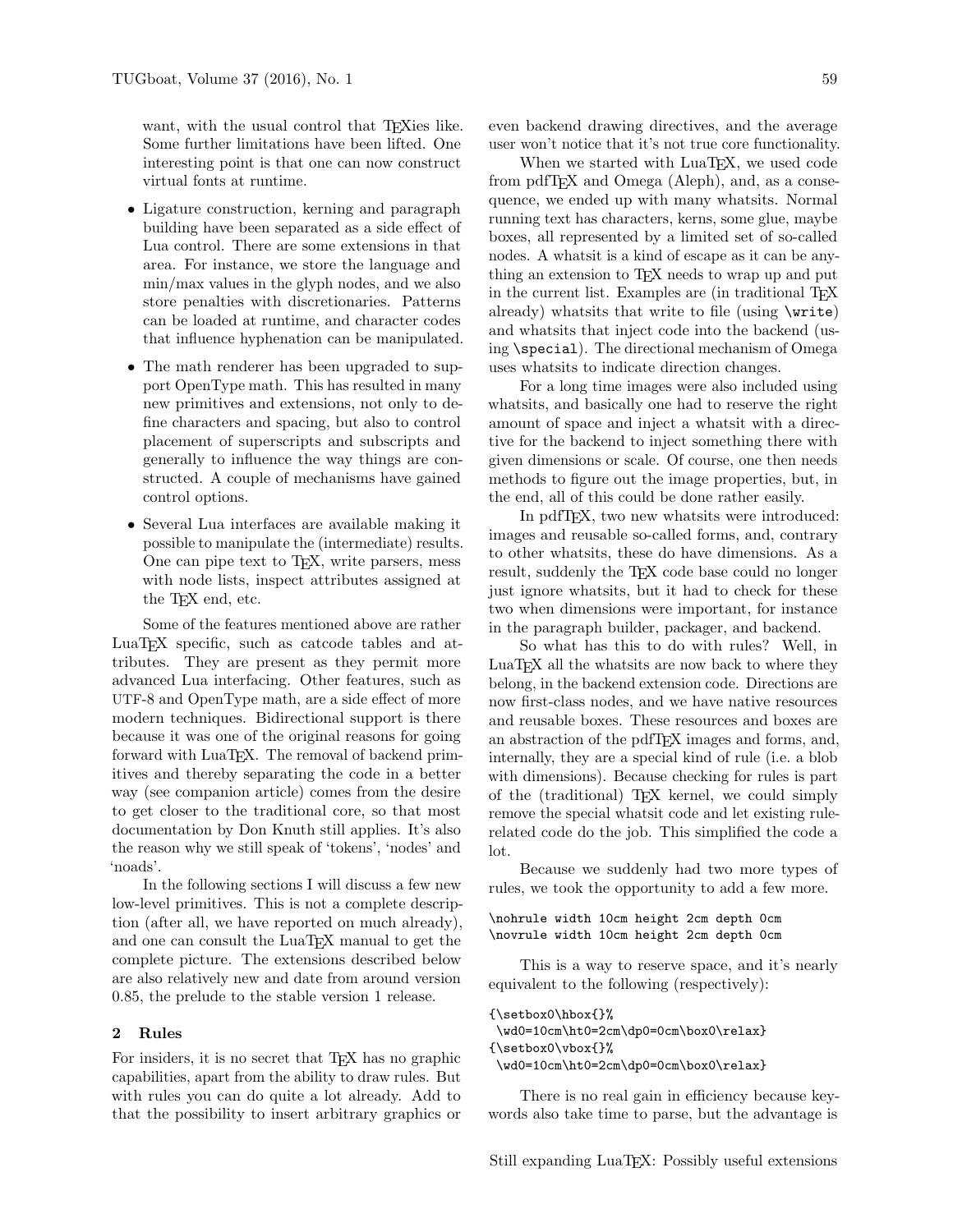that no Lua callbacks are triggered.<sup>1</sup> Of course, this variant would not have been introduced had we still had just rules and no further subtypes; it was just a rather trivial extension that fit in the repertoire.<sup>2</sup>

So, while we were at it, yet another rule type was introduced, but this one has been made available only in Lua. As this text is about LuaT<sub>EX</sub>, a bit of Lua code does fit into the discussion, so here we go. The code shown here is rather generic and looks somewhat different in ConTEXt, but it does the job.

First, let's create a straightforward rectangle drawing routine. We initialize some variables first, then scan properties using the token scanner, and, finally, we construct the rectangle using four rules. The packaged (so-called) hlist is written to T<sub>E</sub>X.

#### \startluacode

```
function FramedRule()
   \begin{array}{rcl} \text{local width} & = & 0 \end{array}local height = 0local depth = 0local linewidth = 0
    --
   while true do
       if token.scan_keyword("width") then
            width = token.scan_dimen()
       elseif token.scan_keyword("height") then
            height = token.scan_dimen()
       elseif token.scan_keyword("depth") then
            depth = token.scan_dimen()
       elseif token.scan_keyword("line") then
            linewidth = token.scan_dimen()
       else
            break
       end
   end
   local doublelinewidth = 2*linewidth
   --
   local left = node.new("rule")local bottom = node.new("rule")
   local right = node.new("rule")
   local top = node.new("rule")
   local back = node.new("kern")
   local list = node.new("hlist")--
   left.width = linewidth
   bottom.width = width - doublelinewidthbottom.height = -depth + linewidthbottom.depth = depth
   right.width = linewidth
   topu width - doublelinewidthtop. height = height
   top.depth = -height + linewidth
   back.kern = -width + linewidth
```

```
list.list = leftlist.width = width
  list.height = height
  list.depth = depth
  list.dir = "TLT"--
  node.insert_after(left,left,bottom)
  node.insert_after(left,bottom,right)
  node.insert_after(left,right,back)
  node.insert_after(left,back,top)
   --
  node.write(list)
end
```
\stopluacode

This function can be wrapped in a macro: \def\FrameRule{\directlua{FramedRule()}} and the macro can be used as follows: \FrameRule width2cm height.5cm depth.5cm line2pt

# The result is:

A different approach follows. Again, we define a rule, but, this time we only set dimensions and assign some attributes to it. Normally, one would reserve some attribute numbers for this purpose, but, for our example here, high numbers are safe enough. Now there is no need to wrap the rule in a box.

```
\startluacode
```

```
function FramedRule()
   local width = 0local height = 0local depth = 0local linewidth = 0
   local radius = 0
   local type = 0--
   while true do
       if token.scan_keyword("width") then
           width = token.scan_dimen()
       elseif token.scan_keyword("height") then
           height = token.scan_dimen()elseif token.scan_keyword("depth") then
           depth = token.scan_dimen()
       elseif token.scan_keyword("line") then
           linewidth = token.scan_dimen()
       elseif token.scan_keyword("type") then
           type = token.scan\_int()elseif token.scan_keyword("radius") then
           radius = token.scan_dimen()
       else
           break
       end
   end
    --
   local r = node.new("rule")r.width = width
   r.height = height
```
<sup>1</sup> I still am considering adding variants of \hbox and \vbox where no callback would be triggered.

<sup>2</sup> This is one of the things I wanted to have for a long time but seems less useful today.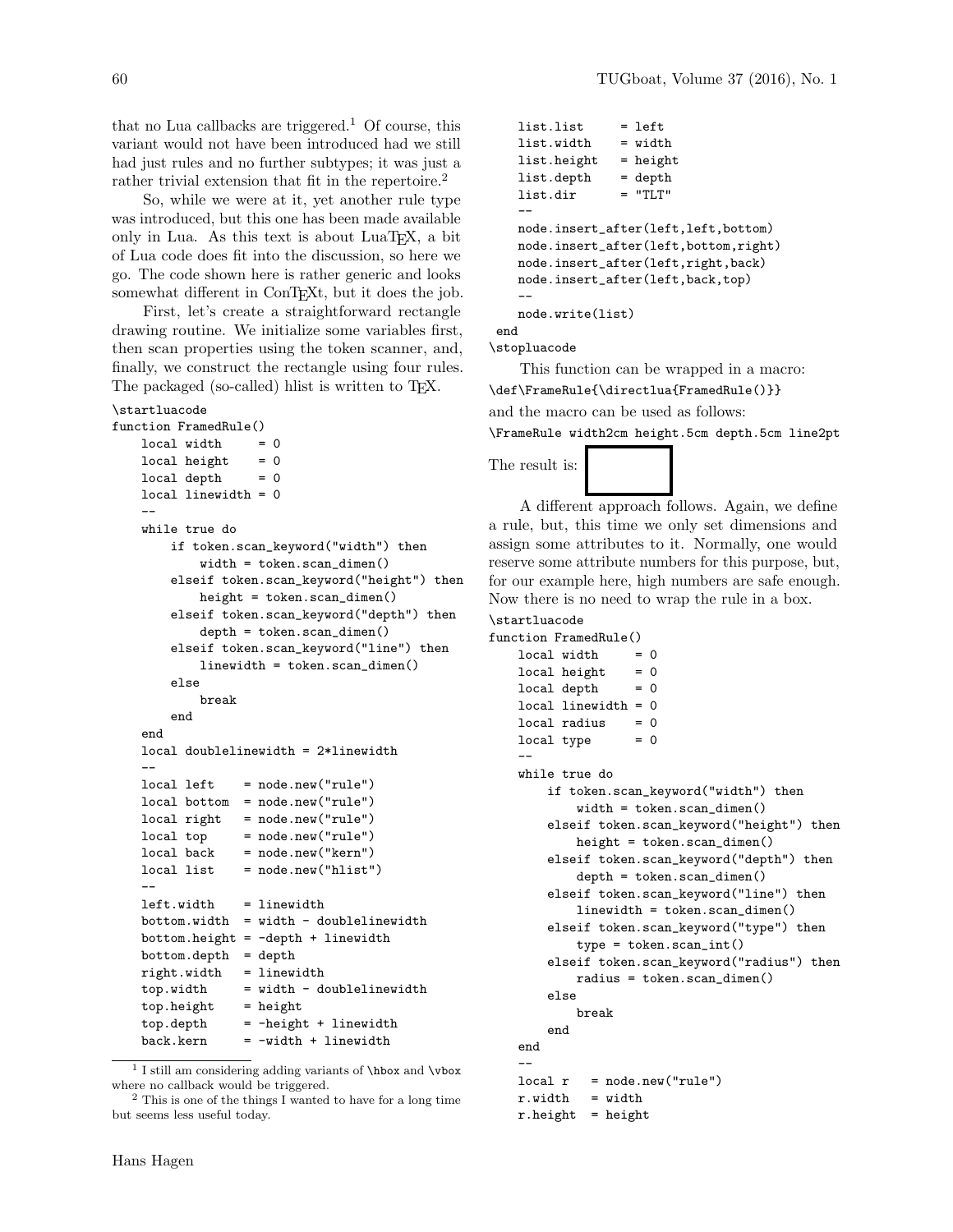```
r. depth = depth
   r.subtype = 4 -- user rule
   r[20000] = typer[20001] = linewidth
   r[20002] = radius or 0
   node.write(r)
end
```

```
\stopluacode
```
Nodes with subtype 4 (user) are intercepted and passed to a callback function, when set. Here we show a possible implementation:

#### \startluacode

```
local bpfactor = (7200/7227)/65536
local f_rectangle = "%f w 0 0 %f %f re %s"
local f_radtangle = [[
    %f w %f 0 m
   %f 0 l %f %f %f %f y
   %f %f l %f %f %f %f y
    %f %f l %f %f %f %f y
   %f %f l %f %f %f %f y
    h %s
]]
callback.register("process_rule",function(n,h,v)
    local t = n[20000] == 0 and "f" or "s"
   local l = n[20001] * bpfactor -- linewidthlocal r = n[20002] * bpfactor -- radiuslocal w = h * bpfactorlocal h = v * bpfactorif r > 0 then
     p = string.format(f_radtangle,
          l, r, w-r, w,0,w,r, w,h-r, w,h,w-r,h,
          r,h, 0,h,0,h-r, 0,r, 0,0,r,0, t)
    else
     p = string.format(f_rectangle, 1, w, h, t)
    end
    pdf.print("direct",p)
end)
```

```
\stopluacode
```
We can now also specify a radius and type, where 0 is a filled and 1 a stroked shape.

# \FrameRule

```
type 1
width 3cm height 1cm depth 5mm
line 0.2mm radius 2.5mm
```
Since we specified a radius we get round corners:



is that the internals of TEX are not affected much. Rules are just blobs with dimensions and the par There is no need for further inspection. Maybe future versions of LuaTEX will provide more useful subtypes. The nice thing about these extensions to rules builder, for instance, doesn't care what they are.

#### 3 Spaces Because we specified a radius we get round corners:

Multiple successive spaces in T<sub>EX</sub> are normally collapsed into one. But, what if you don't want any spaces at all? It turns out this is rather hard to achieve. You can, of course, change the catcodes, but that won't work well if you pass text around as macro arguments. Also, you would not want spaces **1.3 Spaces** that separate macros and text to be ignored, but only those in the typeset text. For such use,  $\text{LuaT}\text{E}\text{X}$  $introduces \n\nospaces.$ the part is no one. But, where if you don't want  $\lim_{\epsilon \to 0}$ motocalles, mospaces,

This new primitive can be used to overrule the usual \spaceskip-related heuristics when a space character is seen in a text flow. The value  $1$  specifies no injection, a value of 2 results in injection of a zero skip, and the default 0 gets the standard behavior. Below we see the results for four characters separated by spaces. (Output has been rescaled.)



gets inserted depends on **\spaceskip**, **\xspaceskip**,  $\frac{1}{2}$  in case  $\frac{1}{2}$  is not enough setting the space relation  $\frac{1}{2}$ lated skips to zero is not enough: even when it is In case you wonder why setting the space reset to zero you will always get something. What \spacefactor and font dimensions. I must admit that I always have to look up the details, as, normally, it's wrapped up in a spacing system that you implement once then forget about. In any case, with \nospaces, you can completely get rid of even an inserted zero space.

#### 4 Token lists

The following four new primitives are provided because they are more efficient than macro-based variants: \toksapp, \tokspre, and \e... (expanding) versions of both. They can be used to append or prepend tokens to a token register.

However, don't overestimate the gain to be found in simple situations with not that many tokens involved (read: there is no need to instantly change all code that does it the traditional way). The new method avoids saving tokens in a temporary register. Then, when you combine registers (which is also possible), the source gets appended to the target and, afterwards, the source is emptied: we don't copy but combine!

Their use can best be demonstrated by examples. We employ a scratch register \ToksA. The examples here show the effects of grouping; in fact, they were

Still expanding LuaT<sub>EX</sub>: Possibly useful extensions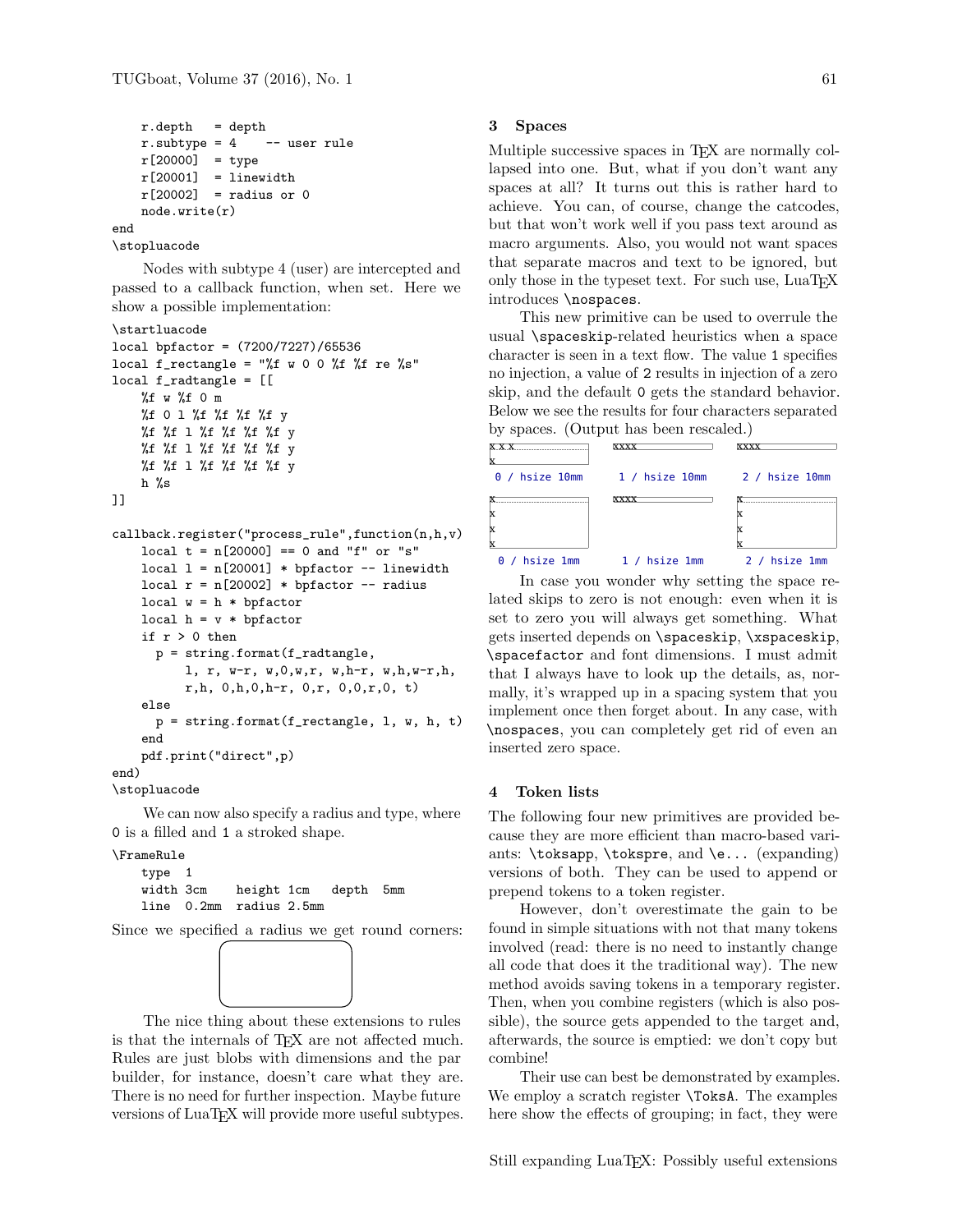written for testing this effect. Because we don't use the normal assignment code, we need to initialize a local copy in order to get the original content outside the group.

\ToksA{} \bgroup \ToksA{} \bgroup \toksapp\ToksA{!!} [\the\ToksA=!!] \egroup [\the\ToksA=] \egroup [\the\ToksA=] result:  $[$ !!!=!!] $[$ =] $[$ =] \ToksA{} \bgroup \ToksA{A} \bgroup \toksapp\ToksA{!!} [\the\ToksA=A!!] \egroup [\the\ToksA=A] \egroup [\the\ToksA=] result: [A!!=A!!][A=A][=] \ToksA{} \bgroup \ToksA{} \bgroup \ToksA{A} \toksapp\ToksA{!!}[\the\ToksA=A!!] \egroup [\the\ToksA=] \egroup [\the\ToksA=] result:  $[A!! = A!!]$ [=][=] \ToksA{} \bgroup \ToksA{A} \bgroup \ToksA{} \toksapp\ToksA{!!} [\the\ToksA=!!] \egroup [\the\ToksA=A] \egroup [\the\ToksA=] result: [!!=!!][A=A][=] \ToksA{} \bgroup \ToksA{} \bgroup \tokspre\ToksA{!!} [\the\ToksA=!!] \egroup [\the\ToksA=] \egroup [\the\ToksA=] result:  $[!! =!!]$ [=][=] \ToksA{} \bgroup \ToksA{A} \bgroup \tokspre\ToksA{!!} [\the\ToksA=!!A] \egroup [\the\ToksA=A] \egroup [\the\ToksA=] result: [!!A=!!A][A=A][=] \ToksA{} \bgroup \ToksA{} \bgroup \ToksA{A} \tokspre\ToksA{!!}[\the\ToksA=!!A] \egroup [\the\ToksA=]

\egroup [\the\ToksA=] result: [!!A=!!A][=][=] \ToksA{} \bgroup \ToksA{A} \bgroup \ToksA{} \tokspre\ToksA{!!} [\the\ToksA=!!] \egroup [\the\ToksA=A] \egroup [\the\ToksA=] result:  $[!! =!!] [A=A] [-]$ 

Here we used \toksapp and \tokspre, but there are two more primitives, \etoksapp and \etokspre; these expand the given content while it gets added.

The next example demonstrates that you can also append another token list. In this case the original content is gone after an append or prepend.

### \ToksA{A} \ToksB{B} \toksapp\ToksA\ToksB \toksapp\ToksA\ToksB [\the\ToksA=AB]

result: [AB=AB]

This is intended behaviour! The original content of the source is not copied but really appended or prepended. Of course, grouping works well.

\ToksA{A} \ToksB{B} \bgroup \toksapp\ToksA\ToksB \toksapp\ToksA\ToksB [\the\ToksA=AB] \egroup [\the\ToksA=AB]

result: [AB=AB][AB=AB]

#### 5 Active characters

We now enter an area of very dirty tricks. If you have read The TEXbook or listened to talks by TEX experts, you will, for sure, have run into the term 'active character'. In short, it boils down to this: each character has a catcode and there are 16 possible values. For instance, backslash normally has catcode zero, braces have values one and two, and normal characters can be 11 or 12. Very special are characters with code 13 as they are 'active' and behave like macros. In Plain T<sub>E</sub>X, the tilde is one such active character, and it's defined to be a 'non-breakable space'. In ConT<sub>EXt</sub>, the vertical bar is active and used to indicate compound and fence constructs.

Below is an example of a definition:

\catcode'A=13 \def A{B}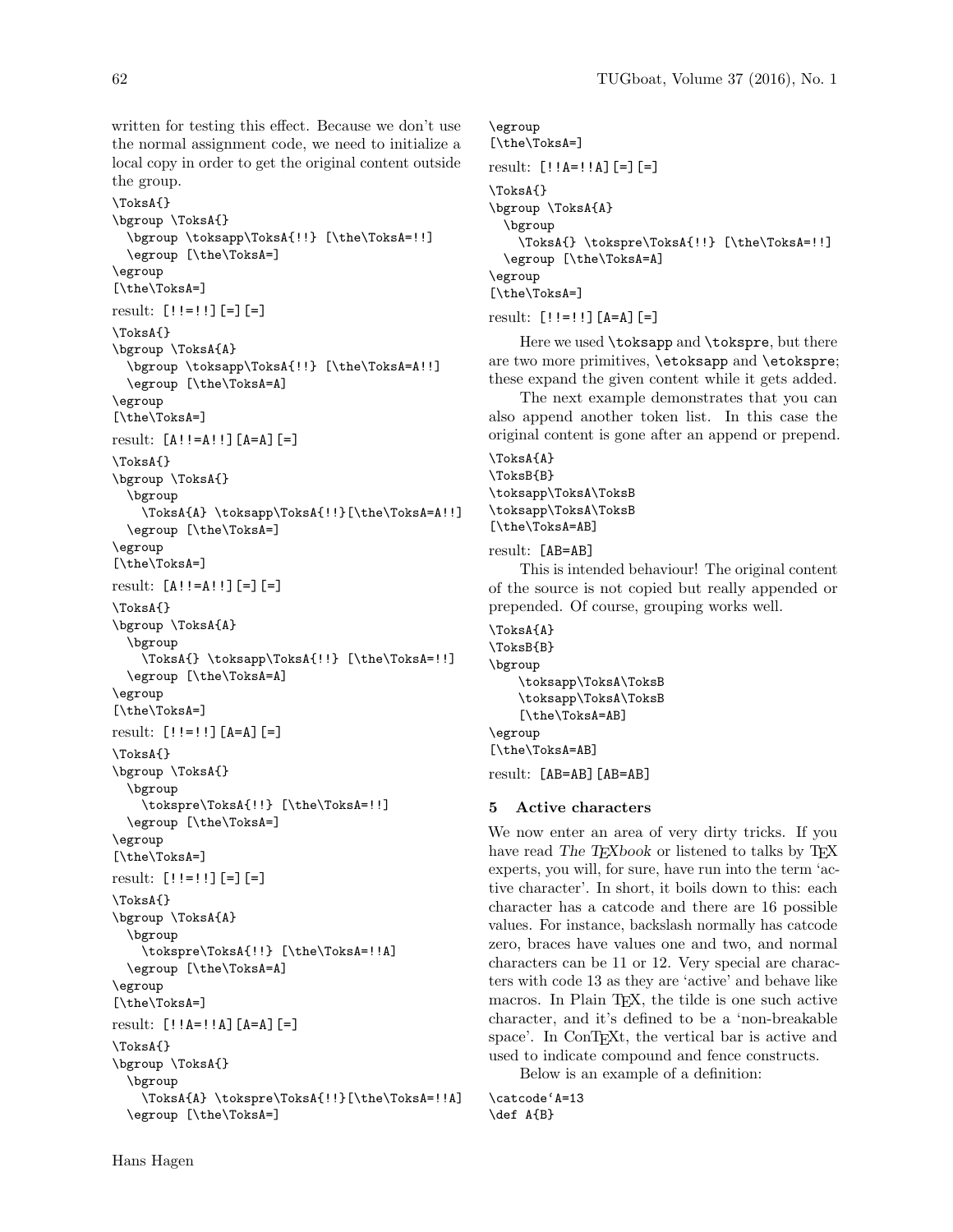This will make the A into an active character that will typeset a B. Of course, such an example is asking for problems since any A is seen that way, so a macro name that uses one will not work. Speaking of macros:

```
\def\whatever
  {\catcode'A=13
   \def A{B}}
```
This won't work out well. When the macro is read it gets tokenized and stored and at that time the catcode change is not yet done so when this macro is called the A is frozen with catcode letter (11) and the \def will not work as expected (it gives an error). The solution is this:

```
\bgroup
\catcode'A=13
\gdef\whatever
  {\catcode'A=13
   \def A{B}}
```
# \egroup

Here we make the A active before the definition and we use grouping because we don't want that to be permanent. But still we have a hard-coded solution, while we might want a more general one that can be used like this:

```
\whatever{A}{B}
\{\hat{\mathbf{z}}\}_{\text{sub}}
```
Here is the definition of whatever:

```
\bgroup
\catcode'~=13
\gdef\whatever#1#2%
  {\uccode'~='#1\relax
   \catcode'#1=13
   \uppercase{\def\tempwhatever{~}}%
   \expandafter\gdef\tempwhatever{#2}}
```
\egroup

If you read backwards, you can imagine that \tempwhatever expands into an active A (the first argument). So how did it become one? The trick is in the \uppercase (a \lowercase variant will also work). When casing an active character, T<sub>E</sub>X applies the (here) uppercase and makes the result active too.

We can argue about the beauty of this trick or its weirdness, but it is a fact that for a novice user this indeed looks more than a little strange. And so, a new primitive \letcharcode has been introduced, not so much out of necessity but simply driven by the fact that, in my opinion, it looks more natural. Normally the meaning of the active character can be put in its own macro, say:

\def\MyActiveA{B}

We can now directly assign this meaning to the active character:

\letcharcode'A=\MyActiveA

Now, when A is made active this meaning kicks in: \def\whatever#1#2%

```
{\def\tempwhatever{#2}%
\letcharcode'#1\tempwhatever
\catcode'#1=13\relax}
```
We end up with less code but, more important, it is easier to explain to a user and, in my eyes, it looks less obscure, too. Of course, the educational gain here wins over any practical gain because a macro package hides such details and only implements such an active character installer once.

## 6 \csname and friends

You can check for a macro being defined as follows:

```
\ifdefined\foo
    do something
\else
    do nothing
\fi
```
which, of course, can be obscured to:

do \ifdefined\foo some\else no\fi thing

A bit more work is needed when a macro is defined using \csname, in which case arbitrary characters (like spaces) can be used:

```
\ifcsname something or nothing\endcsname
    do something
\else
    do nothing
\fi
    Before \varepsilon-T<sub>EX</sub>, this was done as follows:
\expandafter
\ifx\csname something or nothing\endcsname
 \relax
```
do nothing \else

do something

\fi

The \csname primitive will do a lookup and create an entry in the hash for an undefined name that then defaults to \relax. This can result in many unwanted entries when checking potential macro names. Thus,  $\varepsilon$ -T<sub>F</sub>X's **\ifcsname** test primitive can be qualified as a 'necessity'.

Now take the following example:

```
\ifcsname do this\endcsname
    \csname do this\endcsname
\else\ifcsname do that\endcsname
   \csname do that\endcsname
\else
   \csname do nothing\endcsname
```
\fi\fi

If do this is defined, we have two lookups. If it is undefined and do that is defined, we have three lookups. So there is always one redundant lookup.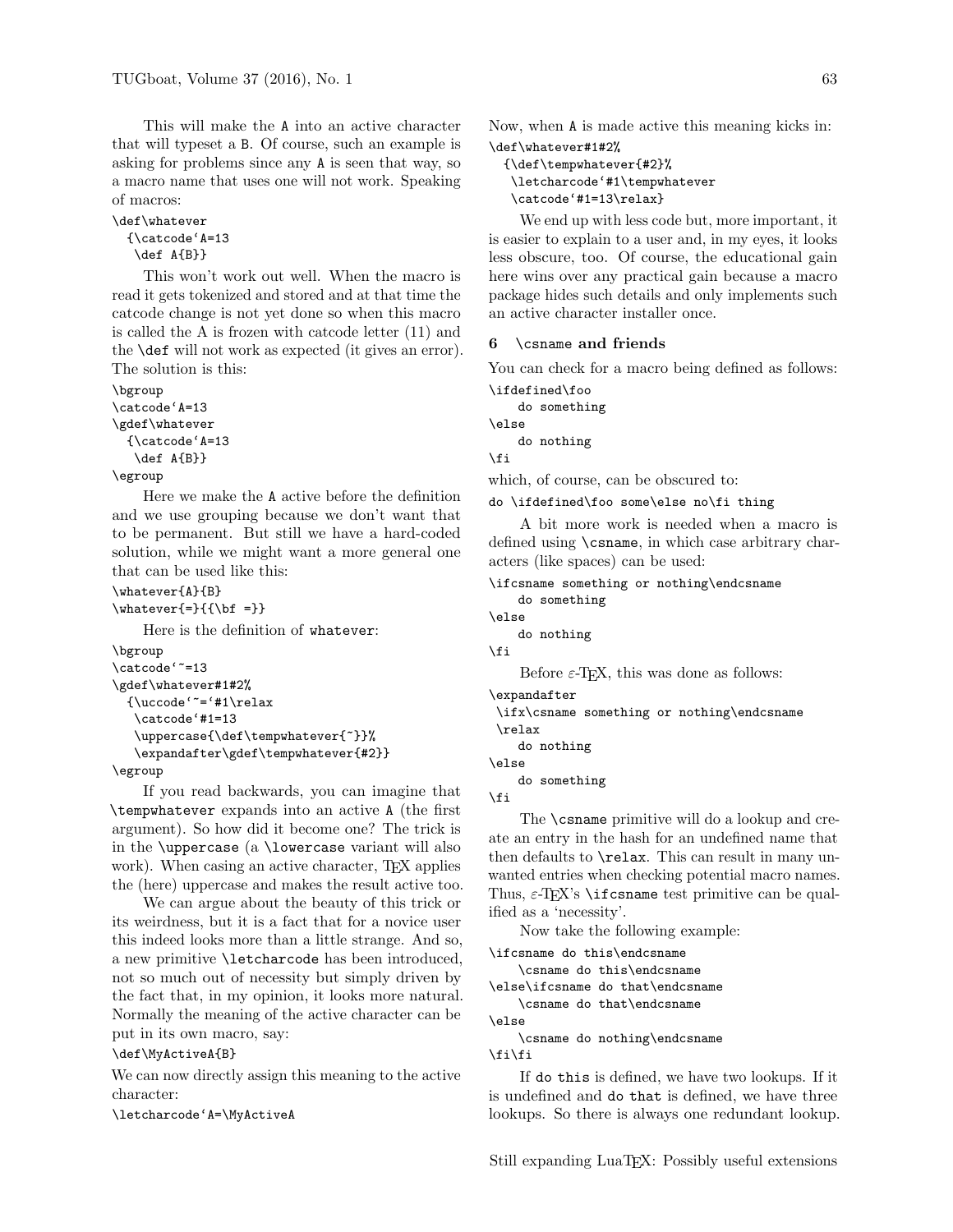Also, when no match is found, TEX has to skip to the \else or \fi. One can save a bit by uglifying this to:

#### \csname do%

\ifcsname do this\endcsname this\else \ifcsname do that\endcsname that\else nothing\fi\fi

#### \endcsname

This, of course, assumes that there is always a final branch. So let's get back to:

```
\ifcsname do this\endcsname
    \csname do this\endcsname
\else\ifcsname do that\endcsname
    \csname do that\endcsname
\fi\fi
```
As said, when there is some match, there is always one test too many. In case you think this might be slowing down TEX, be warned: it's hard to measure. But as there can be  $(m)$ any character $(s)$ involved, including multi-byte UTF-8 characters or embedded macros, there is a bit of penalty in terms of parsing token lists and converting to UTF-8 strings used for the lookup. And, because TEX has to give an error message in case of troubles, the already-seen tokens are stored too.

So, in order to avoid this somewhat redundant operation of parsing, memory allocation (for the lookup string) and storing tokens, the new primitive \lastnamedcs is now provided:

```
\ifcsname do this\endcsname
    \lastnamedcs
\else\ifcsname do that\endcsname
    \lastnamedcs
```
\fi\fi

In addition to the (in practice, often negligible) speed gain, there are other advantages: T<sub>F</sub>X has less to skip, and although skipping is fast, it still isn't a nice side effect (also useful when tracing). Another benefit is that we don't have to type the to-be-looked-up text twice. This reduces the chance of errors. In our example we also save 16 tokens (taking 64 bytes) in the format file. So, there are enough benefits to gain from this primitive, which is not a specific feature, but just an extension to an existing mechanism.

It also works in this basic case:

\csname do this\endcsname \lastnamedcs And even this works:

\csname do this\endcsname \expandafter\let\expandafter\dothis\lastnamedcs And after defining:

\bgroup

```
\expandafter
  \def\csname do this\endcsname{or that}
\global\expandafter
  \let\expandafter\dothis\lastnamedcs
\expandafter
  \def\csname do that\endcsname{or this}
\global\expandafter
  \let\expandafter\dothat\lastnamedcs
\egroup
```
We can use \dothis that gives or that and \dothat that gives or this, so we have the usual freedom to be able to use something meant to make code clean for the creation of obscure code.

A variation on this is the following:

#### \begincsname do this\endcsname

This call will check if \do this is defined, and, if so, will expand it. However, when \do this is not found, it does not create a hash entry. It is equivalent to:

#### \ifcsname do this\endcsname\lastnamedcs\fi

but it avoids the \ifcsname, which is sometimes handy as these tests can interfere.

I played with variations like \ifbegincsname, but we then quickly end up with dirty code due to the fact that we first expand something and then need to deal with the following \else and \fi. The two above-mentioned primitives are non-intrusive in the sense that they were relatively easy to add without obscuring the code base.

As a bonus, LuaT<sub>EX</sub> also provides a variant of \string that doesn't add the escape character: \csstring. There is not much to explain to this:

# \string\whatever<>\csstring\whatever

#### This gives: \whatever<>whatever

The main advantage of these several new primitives is that a bit less code is needed and (at least for ConT<sub>E</sub>X<sup>t</sup>) leads to a bit less tracing output. When you enable \tracingall for a larger document or example, which is sometimes needed to figure out a problem, it's not much fun to work with the resulting megabyte (or sometimes even gigabyte) of output so the more we can get rid of, the better. This consequence is just an unfortunate side effect of the ConTFXt user interface with its many parameters. As said, there is no real gain in speed.

### 7 Packing of lists

Deep down in T<sub>F</sub>X, horizontal and vertical lists eventually get packed. Packing of an **\hbox** involves:

- 1. ligature building (for traditional TEX fonts),
- 2. kerning (for traditional TEX fonts),
- 3. calling out to Lua (when enabled) and